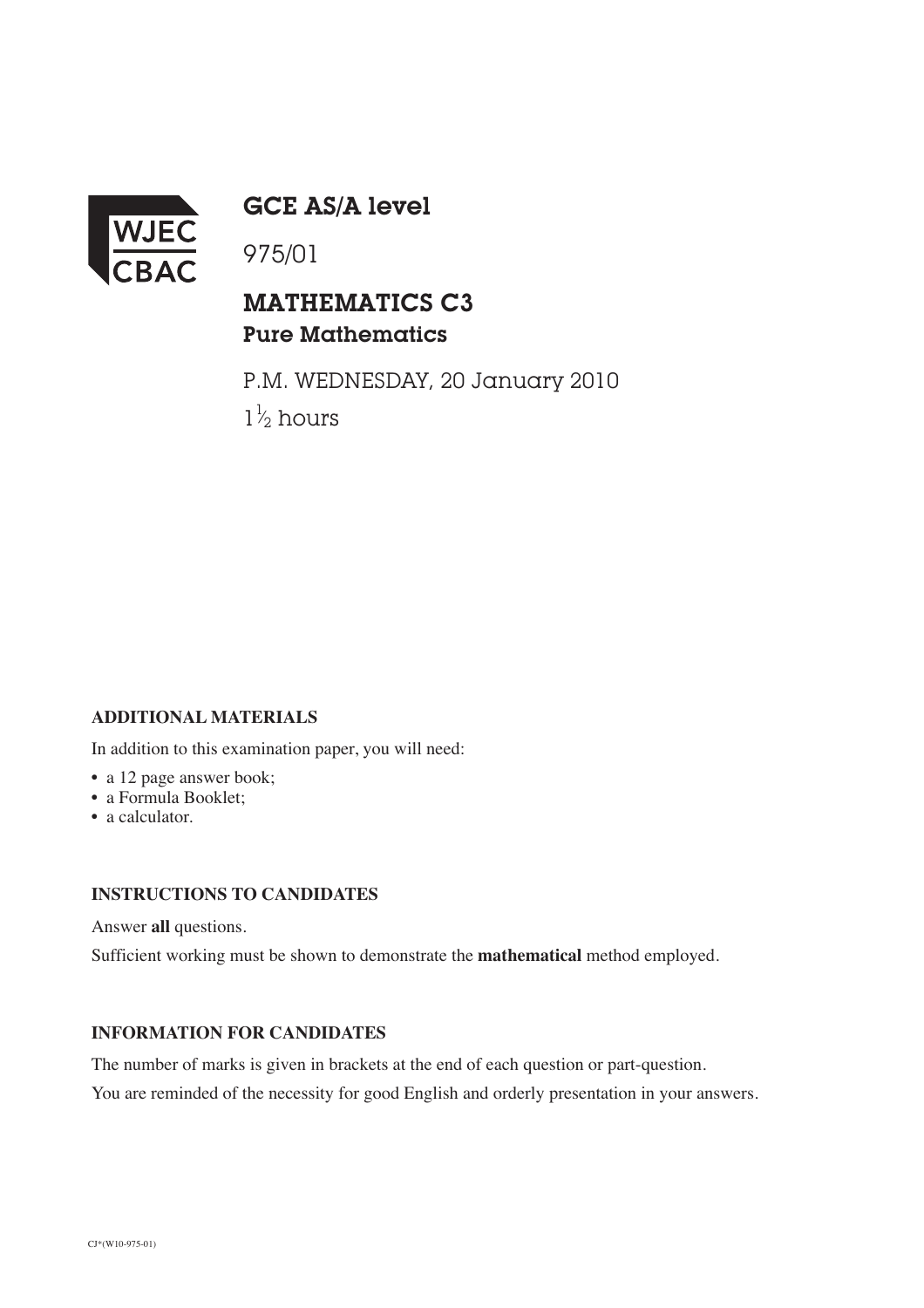**1.** Use Simpson's Rule with five ordinates to find an approximate value for the integral

$$
\int_0^1 \ln(1+e^x) \, \mathrm{d}x.
$$

Show your working and give your answer correct to three decimal places. [4]

**2.** *(a)* Show, by counter-example, that the statement

$$
\sin 4\theta \equiv 4\sin^3 \theta - 3\sin \theta
$$

is false.  $[2]$ 

*(b)* Find all values of  $\theta$  in the range  $0^{\circ} \le \theta \le 360^{\circ}$  satisfying

 $3 \sec^2 \theta = 7 - 11 \tan \theta$ .

- Give your answers correct to one decimal place. [6]
- **3.** *(a)* The curve *C* is defined by

$$
y3 + 2x3y = 3x2 + 4x - 3.
$$
  
Find the value of  $\frac{dy}{dx}$  at the point (2, 1). [4]

(b) Given that 
$$
x = 3t^2
$$
,  $y = 4t^3 + t^6$ , find, in terms of t,  
(i)  $\frac{dy}{dt}$ .

$$
\frac{1}{2} \int \frac{dx}{x^2 + y^2} dx
$$

(ii) 
$$
\frac{d^2y}{dx^2}.
$$

Simplify your answers. [7]

**4.** Show that the equation

$$
2 - 10x + \sin x = 0
$$

has a root  $\alpha$  between 0 and  $\frac{\pi}{8}$ . 8

The recurrence relation

$$
x_{n+1} = \frac{1}{10} \left( 2 + \sin x_n \right) ,
$$

with  $x_0 = 0.2$ , can be used to find  $\alpha$ . Find and record the values of  $x_1, x_2, x_3, x_4$ . Write down the value of  $x_4$  correct to five decimal places and prove that this is the value of  $\alpha$  correct to five decimal places. [7]